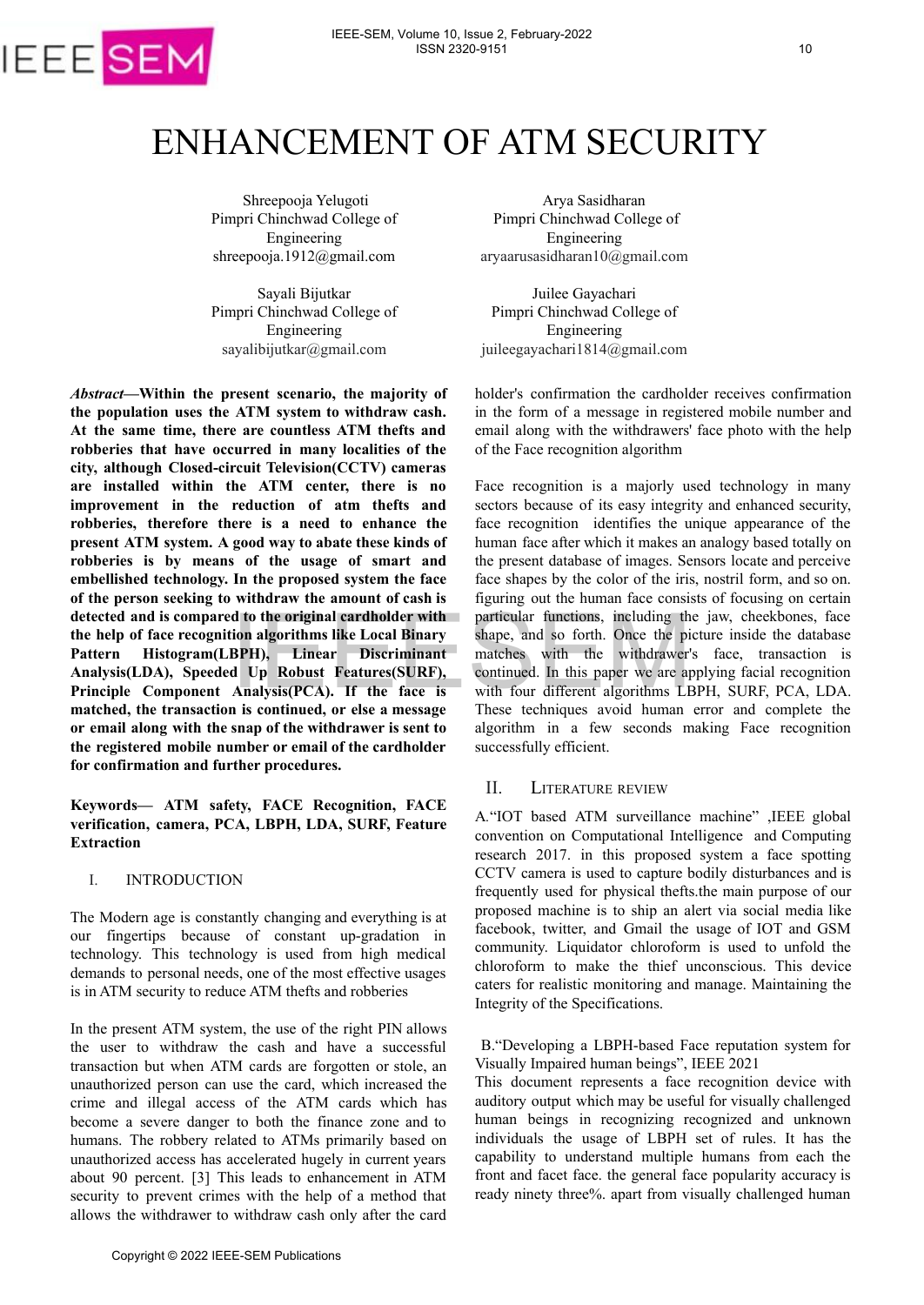beings, antique humans with Alzheimer's disorder can also benefit from the usage of this system.

C."Face recognition the use of SURF capabilities" SPIE - The worldwide Society for Optical Engineering·2009. This paper deals with using SURF functions in face popularity and offers exact comparisons with SIFT features. Experimental effects show that the SURF capabilities carry out only barely higher in reputation price than SIFT, but there's an obvious development on matching speed. therefore, SURF features are validated to be suitable for face reputation.

D."Essential element evaluation" international magazine of superior research in pc and verbal exchange Engineering 2018 - in this paintings, we cognizance on the study of PCA methods. In subsequent we endorse a common framework for PCA strategies and pick out problems to be addressed, we convey out some novel PCA methods, which alleviate the issues faced by using both the prevailing PCA strategies and classical PCA techniques, we set up popular properties of PCA methods by acting a theoretical analysis and we increase our function partitioning ideas to cluster analysis and subspace type. primary element evaluation are beneficial as data discount but no longer for knowledge the structure of the statistics.

# III. PROPOSED SYSTEM

Within the proposed system the face of the user looking to withdraw cash is detected and is compared to the face of the cardholder if matched then transaction is continued, a message is dispatched to the card holder for confirmation using a face recognition algorithm. From comparative study of different algorithms like LBPH, SURF, LDA and PCA we are proposing to use the LBPH face recognition algorithm as it is easy to implement and also has a high accuracy rate compared to other algorithms.

Face detection is a way of locating the faces (place and length) in a photo and probably extracting them to be utilized by the face recognition algorithm.

Feature extraction: After detecting the face in a picture, the features of the face which include eyes, nostril, and mouth are extracted, this is referred to as feature extraction. Feature extraction can be performed in diverse methods. Feature extraction is the most critical and initial step to recognize a face.

Face recognition: with the facial pixel already extracted, cropped, resized and usually converted to grayscale, the face recognition uses a set of rules for finding traits which exceptionally describe the photograph.



# IV. ALGORITHMS

### 1) LBPH (local Binary Pattern Histogram):

LBPH (Local Binary pattern Histogram) algorithm is totally based on the nearby binary operator which was first brought by Ojala et al. designed to be a texture analysis for the grey-scale photograph. LBPH is a combination of LBP and Histogram of oriented Gradients (HOG). It is a well-organized texture operator that labels the pixels of a photo.

The first task is to teach the algorithm the usage of a dataset with the facial pictures of the humans we need to recognize. To do so, we need to set an ID for each photo, so that the algorithm will use this data to recognize input images and will come up with an output. Photographs of the same person must have the same id.

[6]The main task of LBPH is to create an intermediate image that describes the original one much more efficiently, by showing facial characteristics. To accomplish that, the LBPH makes use of parameters like radius and neighbors. Initially, (refer to Fig.1) the input image is captured and converted into gray-scale. The part of a photograph that is in gray-scale is taken as 3x3 window size where each pixel is in comparison to its 8 closest neighbor pixels. '0' value is been assigned to the pixel if value of that pixel is less than the central pixel. '1' value is been assigned to the pixel if value of that pixel is greater than the central pixel. An eight-bit binary wide variety is formed by merging the bit values together.\par The obtained binary range may be translated into a decimal cost, known as the pixel LBP value , in a range between 0-255. This new pixel cost for the photo offers tons of better properties than the authentic photo. Examples are the three of the user looking the proposed system the face of the user looking to the loogarized texture operator of order if matched then transaction is continued, a The first task is to teach the algorithm i

The photograph generated within the ultimate step is divided into multiple grids to extract the histogram. The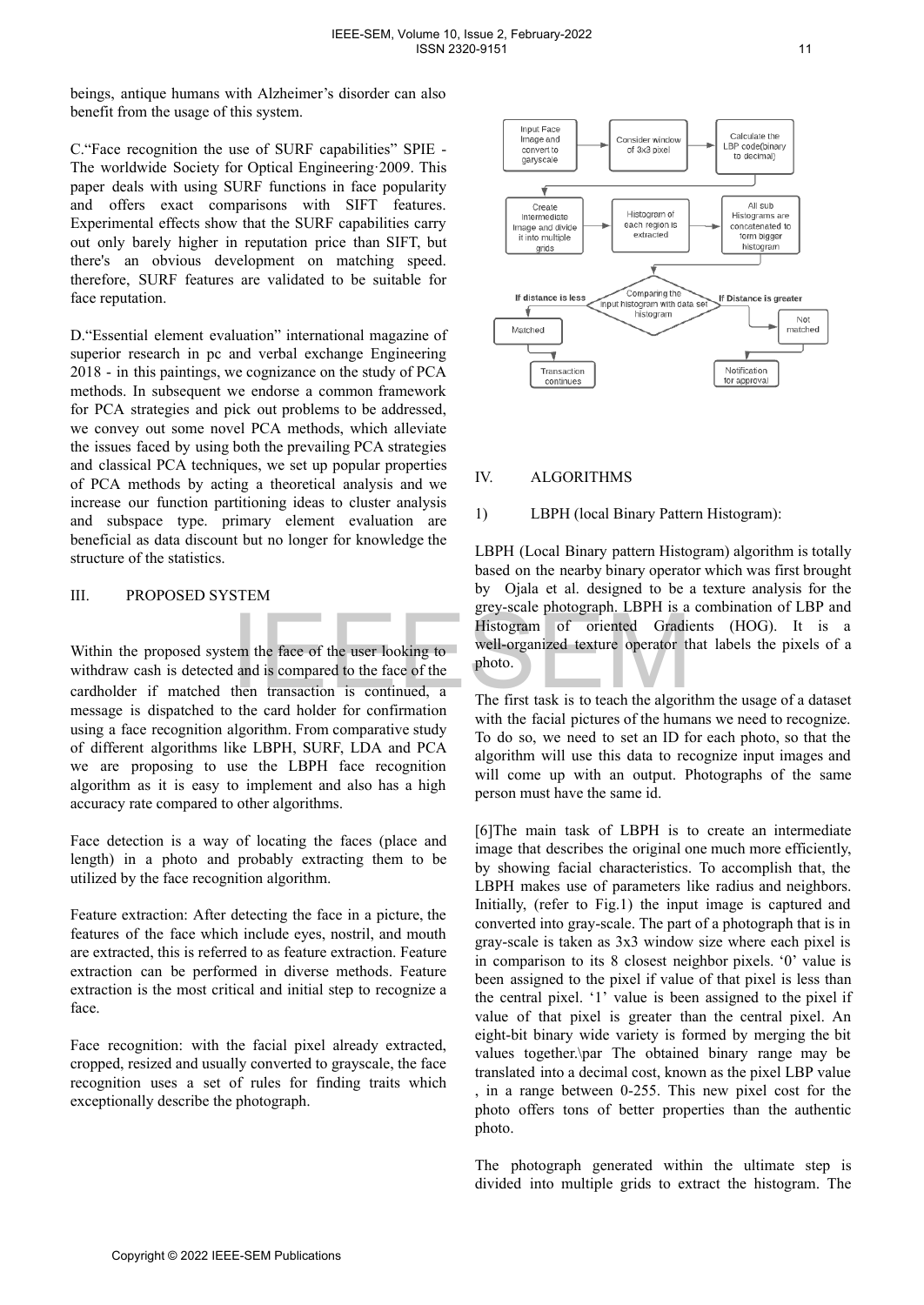histogram is created by calculating the number of appearances of all the LBP values in that vicinity. The obtained histograms of all the regions are concatenated to create a new and larger histogram. \par The final histogram represents the traits of the authentic image. So, to locate the photograph that fits the input photograph we just need to evaluate the histogram of the input image with the images having the nearest histogram.

To evaluate the histograms, we need to calculate the gap among histograms, which can be done via Euclidean distance [2]. Calculated distance may be used as a 'confidence' measurement. Less the confidence level, less is the space among histograms i.e. the set of rules has effectively recognized the individual. Output of the algorithm: i) ID of the photo with the nearest histogram ii) calculated distance i.e. confidence measurement.

2) SURF (Speeded up strong characteristic):

The SURF approach (speeded up sturdy capabilities) is a quick and sturdy method for neighborhood, similarity invariant representation and assessment of photos. SURF became first published via Herbert Bay, Tinne Tuytelaars, and Luc Van Gool, and supplied on the 2006 eu conference on pc imaginative and prescient. The characteristic extraction method for interest factor detection makes use of a completely primary Hessian matrix approximation. Surf makes use of the Hessian matrix due to its precise performance in computation time and accuracy.

The creation of the SURF feature descriptor takes area in steps. Step one includes fixing a reproducible orientation based totally on records from a circular area around the key factor. Then, we construct a square area aligned to the chosen orientation and extract the SURF descriptor from it.

Hobby factor Detection is the detection that is executed using the usage of Hessian matrix primarily based degree to come across hobby factors in an photo which are invariant to scale and rotation. Interest factor Descriptor is a distribution of Haar-wavelet responses within a local place is used as a descriptor.

In mathematics, the Hessian matrix or Hessian is a square matrix of second-order partial derivatives of a scalar-valued function, or scalar field. It describes the nearby curvature of a characteristic of many variables. In mathematics, the Haar wavelet is a sequence of rescaled "square-fashioned" functions which collectively shape a wavelet own family or foundation. Wavelet analysis is just like Fourier evaluation in that it allows a goal function over an c language to be represented in phrases of an orthonormal foundation. use of the Hessian matrix or Hessian is a squee of results be to the be a strategies of the studies of the SURF feature descriptor takes area in we would like to reduce the dimension of the SURF feature descriptor takes ar

SURF features provide obvious advantages of invariance of shifting, rotating and scaling, and partial invariance to illumination and affine transformation. SURF usually uses 64 dimensions in SURF to reduce the time cost for both feature matching and computation. SURF has three times

better performance as compared to SIFT. SURF is much faster than SIFT with respect to feature detection and feature extraction.

SURF set of rules mainly consists of the following steps :

(1) Assemble Hessian matrix.

(2) Scale space technology.

(3) Using the non-maximal suppression to first of all decide the feature points and then appropriately discover the feature factors.

(4) The use of the improved ft set of rules to locate all salient areas inside the photo.

(5) Calculate the proportional weights of function factors outside the giant location.

(6) Extract the SURF descriptor of the chosen key factor. [11]

3) LDA (Linear Discriminant Analysis) :

LDA is used to reduce the number of dimensions which makes it more efficient for data processing. Separation of classes is very important while reducing the dimensions. Each of the new dimensions generated is a linear aggregate of pixel values , which will shape a template. LDA cuts down the dimensions i.e. it reduces the number of dimensions inside the dataset accommodating as much essential information as possible.

Suppose we plotted the correlation within two variables. If we would like to reduce the dimensions to one, one way is to plot all the variables on  $X$  - axis, but if we do that any necessary data of another class is violated. Furthermore if we use LDA, it uses information from both the classes and plots the data on a different axis in such a way that it reduces variance and maximizes the separation between the means of 2 classes. It abides by the analytical properties of data computed for every class.

For an input variable for instance x it calculates its variance and mean of every class. These analytical properties are computed from data and substituted in LDA equations to make predictions.

Steps of LDA:

- 1) Calculate inside class and between class scatter matrices.
- 2) Calculate the eigenvalues and eigen vectors for corresponding scatter matrices.
- 3) Sort the eigenvalues and select top k.
- 4) Create a brand-new matrix containing eigenvectors that map to the k eigenvalues.
- 5) gain the brand-new capabilities (i.e. LDA components) by taking the dot fabricated from the information and the matrix from step four. [10]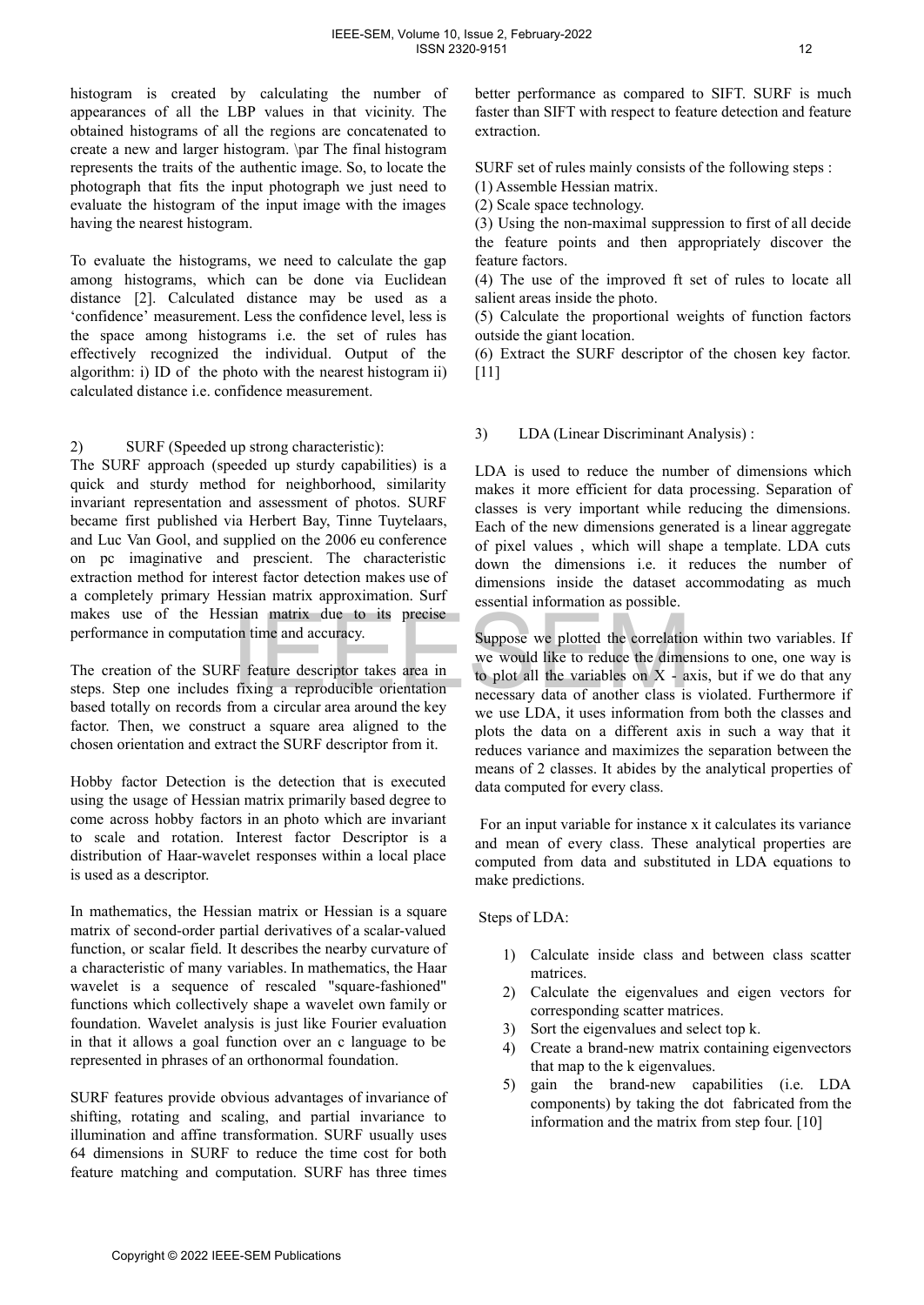4) Principle Issue Analysis:

One of the best Principle Component analysis procedures utilized in face recognition is referred to as the eigenface method. This technique converts faces into small set of essential traits, Recognition is completed by projecting a new picture in eigenface subspace, and then evaluating its features in the eigenface area with the recognized individuals. The benefit of this is in its simplicity, pace and inconsiderateness to small or steady changes at the face. The picture which is used should be vertical frontal perspectives of human faces.\par

PCA set of rules:

- 1. Creating a training set and loading it
- 2. Converting face image in Training set to face vector.
- 3. Normalizing face vectors. i. compute the avg face vector ii. Deduct avg face from each face vector to calculate eigenvectors iii. we need to calculate the covariance matrix
- 4. Dimensionality of the Training set reduced.
- 5. Eigenvectors are calculated from the covariance matrix.
- 6. Selecting best eigenfaces, such that it represents the complete data set.
- 7. Converting dimensional eigenvectors to original face dimensionality.
- 8. Constitute each face picture in a linear aggregate of all eigenvectors.a sum of weight of eigenfaces and mean face is calculated to refer each face from training set.
- 9. After that we find out the eigenfaces for the "M" Training pictures and choose a fixed most applicable Eigen faces, k weight vectors are designed and saved inside training set of each picture. [9]

# V. COMPARISON BETWEEN EXISTING AND PROPOSED SYSTEM

One of the existing systems aims at preventing physical threats such as attack on the withdrawer using weapons such as knives, guns etc. A CCTV camera is installed in the ATM along with vibration sensors, if any unusual movements are detected by sensor or captured by camera, chloroform is released which makes the attacker unconscious and an alert message is sent through social media and Gmail using IoT and GSM network which makes the public aware of the attack happening in their vicinity so that preventive measures can be taken. the complete data set.<br>
Converting dimensional eigenvectors to original  $2$ [3]Udhaya Kumar N, Sri Vasu R,<br>
free dimensional igenvectors in a linear aggregate of<br>
thermational Journal of Advance<br>
constitute each face pictu

In the present system there are security concern so to overcome this we have proposed to apply face recognition in enhancing atm security by using LBPH face recognition algorithm

### VI. RESULT AND CONCLUSION

Hence, we have studied four distinctive face recognition algorithms i.e. LBPH, SURF, LDA and PCA for identifying and verifying the person from a digital picture in an ATM system to enhance its security. We are proposing to use the LBPH face recognition algorithm as it is easy and effective and the lowest accuracy rate is 98 percentage . This paper contributes to the ATM safety by recognizing whether or not the cash withdrawer is card holder or not with the aid of facial recognizer and thereby asking for approval from the card holder while retrieving cash and hence preventing the misuse of ATM card by unauthorized user.

### VII. REFERENCES

[1]J. Nagarajan, K .Thanga Yogesh, Tamilarasu. S, S .Yuvaraj ,An IOT Based ATM Surveillance System.IEEE [2017].

[2]Md. Golam Sarwar, Ashim Dey, Annesha Das; IEEE; Developing a LBPH-based Face Recognition System for Visually Impaired People [2021].

[3]Udhaya Kumar N, Sri Vasu R. ,Subash S. ,Sharmila Rani D. ATM- Security using ma-chine learning technique in IoT International Journal of Advance Research, Ideas and Innovations in Technology [2019].

[4]Dr S Sasipriya1, Dr P. Mayil Vel Kumar2, S. Shenbagadevi, FACE RECOGNITION BASED NEW GENERATION ATM SYSTEM, European Journal of Molecular and Clini-cal Medicine [2020].

[5]Darwin Nesakumar A, T Suresh, Nivedha T , K Nivedha S , Priyadharshini G , P Mugi-lan, "Smart ATM Security Using Face Recognition", European Journal of Molecular and Clinical Medicine ISSN 2515-8260 Volume 7, Issue 4, 2020.

[6]Ms. Akshata Uday Naik; Dr. Nitesh Guinde; LBPH Algorithm for Frontal and Side Profile Face Recognition on GPU; Third International Conference on Smart Systems and Inventive Technology (ICSSIT 2020).

[7]Dr. V. Gokula Krishnan. M.Tech.Ph.D, G.N. Kirran, K.P. Deepkarasan, J. Kishore Kumar, "FACE DETECTION BASED ATM SAFETY SYSTEM IN IOT USING SECURE TRANSACTION", International Research Journal of Engineering and Technology (IRJET) Volume: 07 Issue: 09 Sep 2020.